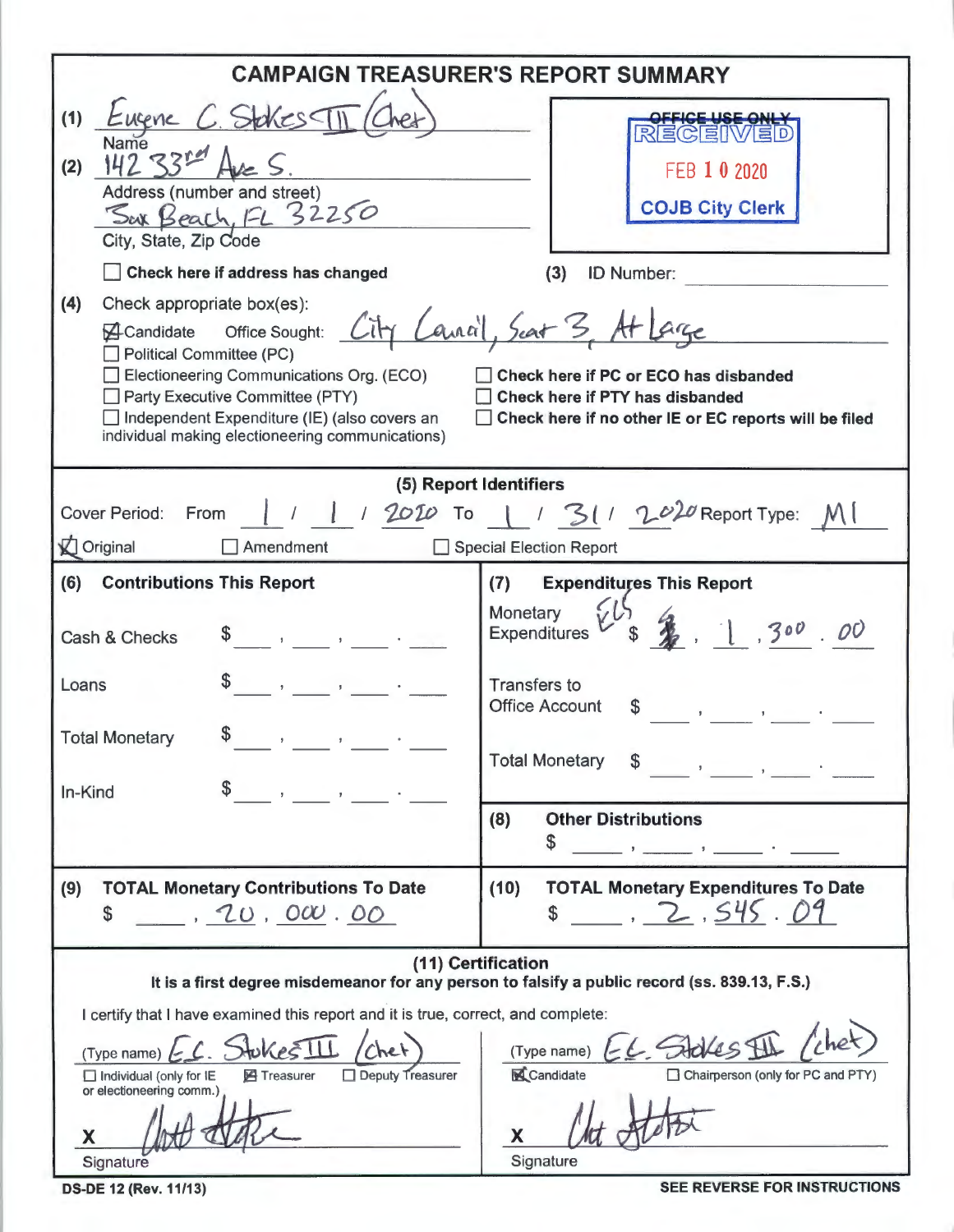|      | <b>Instructions for Campaign Treasurer's Report Summary</b>                                                                                                                                                                                                                                               |  |  |  |  |
|------|-----------------------------------------------------------------------------------------------------------------------------------------------------------------------------------------------------------------------------------------------------------------------------------------------------------|--|--|--|--|
| (1)  | Name: full name of the candidate, political committee, party executive committee, electioneering<br>communications organization, or individual making an independent expenditure or electioneering<br>communication.                                                                                      |  |  |  |  |
| (2)  | Address: the full address or post office box, city, state, and zip code.<br>□ Check the box if the address has changed since the last report filed.                                                                                                                                                       |  |  |  |  |
| (3)  | <b>ID Number:</b> identification number assigned by the filing officer.                                                                                                                                                                                                                                   |  |  |  |  |
| (4)  | Check the appropriate box(es).                                                                                                                                                                                                                                                                            |  |  |  |  |
| (5)  | <b>Report Identifiers</b>                                                                                                                                                                                                                                                                                 |  |  |  |  |
|      | Cover Period: the dates this report covers (i.e., From 1/1/15 To 1/31/55). Important: use the appropriate<br>cover period dates as published by the filing officer.                                                                                                                                       |  |  |  |  |
|      | Report Type: refer to the filing officer's calendar of reporting dates for the correct codes to be used for<br>each reporting period. If report is for a <b>special election</b> add "S" in front of the report code (i.e., SG3).                                                                         |  |  |  |  |
|      | Check one of the appropriate boxes:<br>$\Box$ Original: first report filed for this reporting period.                                                                                                                                                                                                     |  |  |  |  |
|      | □ Amendment: must summarize only contributions/fund transfers and expenditures/distributions being<br>reported as additions or deletions. Read instructions for sequence numbers and amendment types on<br>the back of Forms DS-DE 13A and 14A.                                                           |  |  |  |  |
|      | □ Special Election Report: Important: once a special election report is filed, the entity is required to file all<br>remaining reports due for the special election.                                                                                                                                      |  |  |  |  |
| (6)  | <b>Contributions This Report:</b>                                                                                                                                                                                                                                                                         |  |  |  |  |
|      | Cash and Checks: total amount for this reporting period.<br>Loans: total amount for this reporting period.<br>Total Monetary: sum of Cash and Checks and Loans.<br>In-Kind: the fair market value of the in-kind contribution at the time it is given for this reporting period.                          |  |  |  |  |
| (7)  | <b>Expenditures This Report:</b>                                                                                                                                                                                                                                                                          |  |  |  |  |
|      | Monetary Expenditures: total amount of monetary expenditures for this reporting period.<br>Transfers to Office Account: total amount transferred to an office account by elected candidates only.<br>Total Monetary: sum of Monetary Expenditures and Transfers to Office Account.                        |  |  |  |  |
| (8)  | Other Distributions: the total amount of goods and services contributed to a candidate or other<br>committee by a PC, ECO, or PTY.                                                                                                                                                                        |  |  |  |  |
| (9)  | <b>TOTAL Monetary Contributions To Date:</b> the amount of total monetary contributions to date.<br>Candidates keep cumulative totals from the time the campaign depository is opened through the<br>termination report.                                                                                  |  |  |  |  |
| (10) | TOTAL Monetary Expenditures To Date: the amount of total monetary expenditures to date.<br>Candidates keep cumulative totals from the time the campaign depository is opened through the<br>termination report.                                                                                           |  |  |  |  |
| (11) | Type or print the required officer's name and have them sign the report:                                                                                                                                                                                                                                  |  |  |  |  |
|      | $\Box$ Candidate report: treasurer and candidate must sign.<br>DPC report: treasurer and chairperson must sign.<br><b>DPTY</b> report: treasurer and chairperson must sign.<br>□ ECO report: organization's treasurer must sign.                                                                          |  |  |  |  |
|      | □ IE or EC report: individual must sign (this applies when an individual acts alone to make these<br>expenditures)                                                                                                                                                                                        |  |  |  |  |
|      | AMENDMENT REPORTS: An amendment report summary should summarize only<br>contributions, expenditures, distributions, & fund transfers being reported as additions or<br>deletions. Read the instructions for the sequence number & amendment type fields on<br>the back of forms DS-DE 13, 14, 14A and 94. |  |  |  |  |